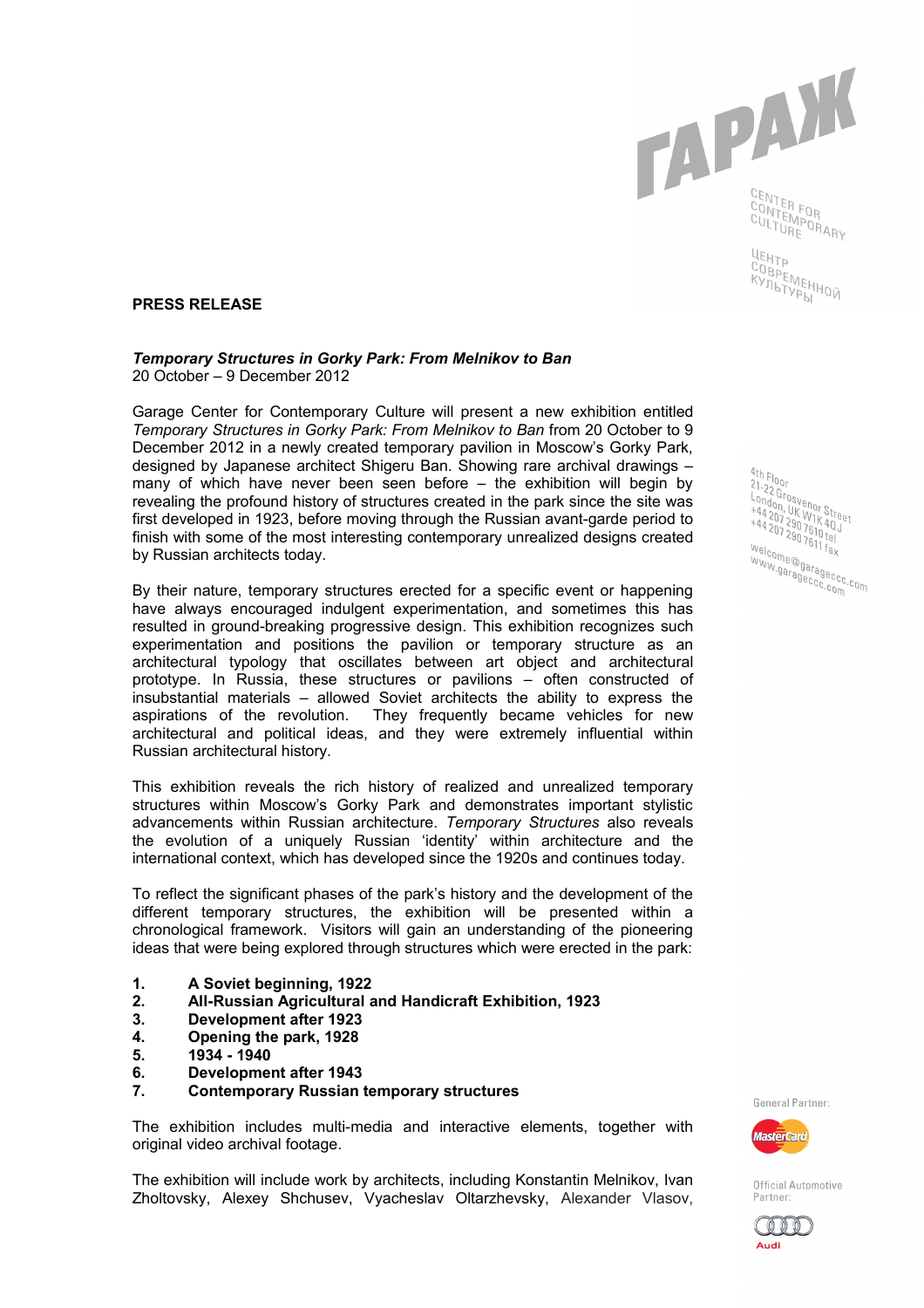Fyodor Osipovich Schechtel, Vladimir Schuko, Panteleimon Golosov, Ilya Golosov and Moisei Ginzburg. Also represented will be the artists and sculptors who were involved in the decoration of temporary structures, including Aleksandra Ekster, Alexander Kuprin, Kuzma Petrov-Vodkin, Aristarkh Lentulov, Ignaty Nivinsky, Sergei Konenkov, Ivan Shadr and Vera Mukhina.

## **Exhibition further details and information**

### **A Soviet beginning, 1922**

The climate of political unrest that existed in Moscow at the beginning of the 1920s meant that daily life was subject to constant change and upheaval. In spite of their best efforts, this atmosphere restricted architects' freedom to design and create. However, even during this unstable period, there were a number of interventions that managed to alter the everyday norm and transform the streets of Moscow. For example, major routes were decorated for important public events – most notably the anniversary of the October Revolution. These different artistic projects would culminate in the All-Russian Agricultural and Handicraft Exhibition of 1923, located on pasture land near the city's river. It would be the first realization of a Soviet architecture, and a celebration of a new style in all its forms.

To prepare for the exhibition, an open competition was announced, inviting architects to submit proposals for the layout of the new park. A number of wellestablished architects were approached and asked to present their designs, whilst others were invited to submit their ideas.

## **All-Russian Agricultural and Handicraft Exhibition, 1923**

In 1923, the All-Russian Agricultural and Handicraft Exhibition officially opened. By this time, the committee behind the exhibition had already benefitted from the experience of organizing fairs in Nizhny Novgorod, as well as participating in exhibitions in London and Paris. However, the 1923 exhibition had far larger aims than its predecessors. It was to express the aspirations of the revolution and demonstrate the achievements of the young Soviet state. It was a monumental project, and the greatest architects of the period were called upon to see its completion. Ivan Zholtovsky and his students developed a general layout for the park, whilst another academician, Alexei Schusev, was appointed as the chief architect. Vladimir Schuko would play a major role in the construction, designing the Department of Foreign Affairs, and a number of young architects, including Moisei Ginzburg, Panteleimon and Ilya Golosov, Andrei Burov, Alexei Grinberg, Viktor Kokorin and Nikolai Kolli, who would all later be recognized as important figures within the history of Soviet architecture, were also involved in the project.

Many of the exhibition's constructions would become archetypal examples of Soviet architecture: the Izvestia VTsIK and Krasnaya Niva pavilion, the Main Entrance Arc, the Hexahedron, the Machine Building pavilion and the Far Eastern pavilion. It was also at the exhibition that Konstantin Melnikov realized his first architectural project, the Makhorka pavilion. This wooden building was highly influential to his contemporaries, and would become a major inspiration for the Russian architectural avant-garde movement.

#### **Development after 1923**

Even in the early stages of its planning, it was known that the exhibition space would eventually become a public park. However, the *Park of Culture and Leisure* was not opened until 1928. Konstantin Melnikov was appointed as the chief architect and immediately made a number of changes to the layout that was originally developed by Zholtovsky in 1923. Melnikov moved the central entrance to the main axis of the parterre – the entrance that is still used today – thus creating the vast space behind that is the present park.



General Partner:



Official Automotive Partner:



**Opening the park, 1928**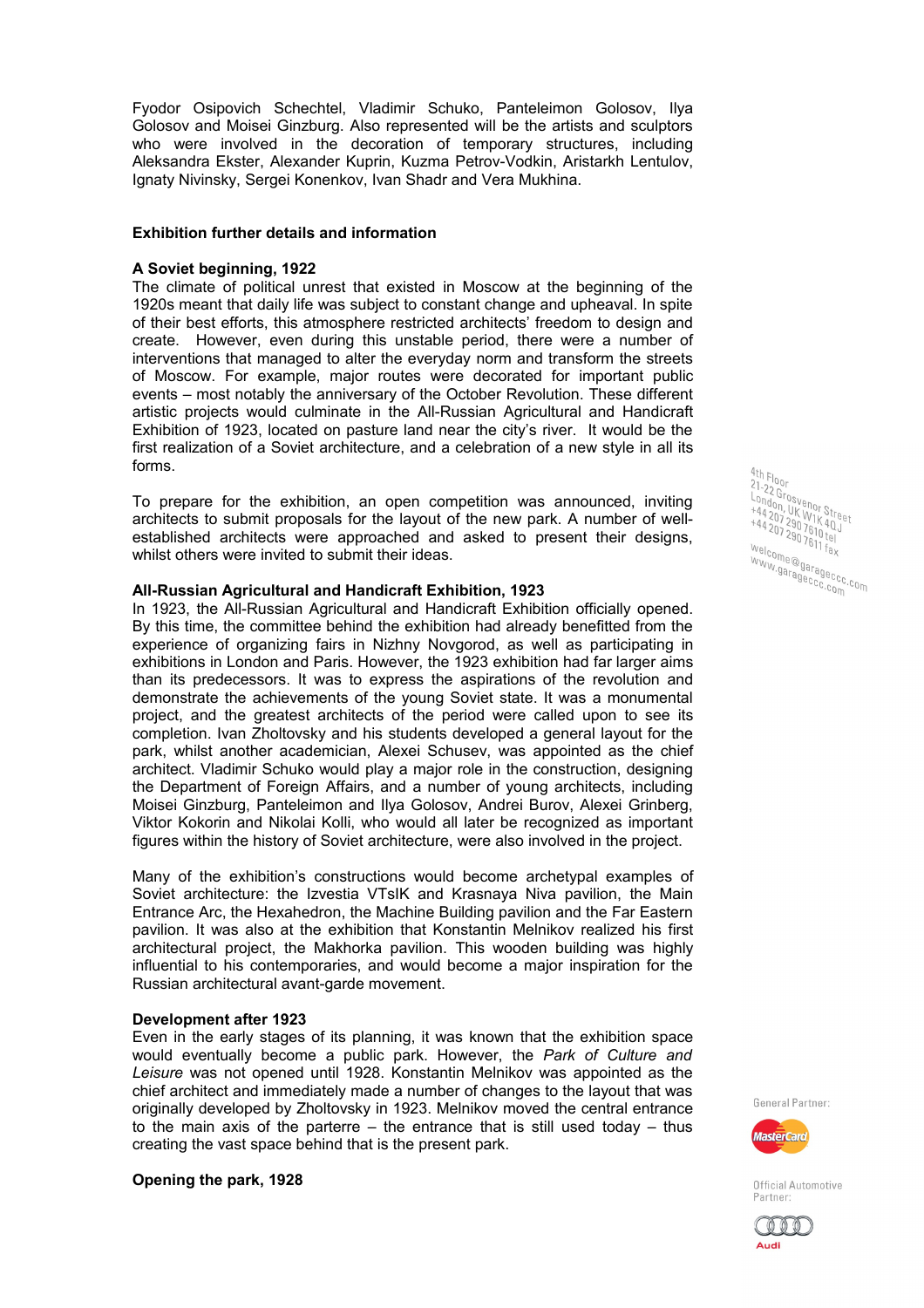On 1 June 1928, the park was opened on the territory of the Neskuchny Sad and the previous All-Russian Agricultural and Handicraft Exhibition. The new park included pavilions with painted facades and amusement rides for visitors including a 'spiral' designed by the Russian brothers V.A. and G.A. Stenberg.

### **1934 – 1940**

This period of the park's history is very strongly linked to architect Alexander Vlasov, who was responsible for creating the famous open amphitheatre entitled the *Green Theater* and the *Island of Dance* on the Puskinskaya Embankment. He also created one of the most well-known Gorky Park landmarks, the enormous pond where the famous *Girl with a Paddle* sculpture stands.

### **Development after 1943**

With the outbreak of war, the park fell into decline, and many of its buildings were left derelict or destroyed. However, the tradition of celebrating important contemporary events in the park was maintained, and in 1943, an exhibition of captured weapons was opened to the general public. The park was renovated specifically for this event, and ideas of military supremacy and victory were reflected in its new decoration.

**Exhibition project team includes:** Yulia Aksenova, Irina Chepkunova, Marianna Evstratova, Sergey Koluzakov, Andrey Misiano, Anastasia Tarasova and Olga **Treivas** 

## **Gorky Park history**

The park is located on the Moskva River bank in the Neskuchny Sad territory in the heart of Moscow. The very first structure to be built on the site was the 8,500 square meter hexagonal pavilion to celebrate the All-Russian Agricultural and Handicraft Exhibition of 1923. The structure later became a pre-war exhibition space for Soviet artists and sculptors. Garage plans to occupy this site in the future as part of its developments within the park.

The more formal park was further developed during the Stalin-era and officially opened in 1928. Later, the park was extended further and now stretches over 300 acres, making it one of the largest parks in Europe. The park was named after Maxim Gorky (1868-1936), a Soviet author and political activist who founded the socialist literary method.

## **Garage Center for Contemporary Culture**

#### **Garage Center for Contemporary Culture**

Opened in 2008, Garage Center for Contemporary Culture is a major nonprofit international project based in Moscow, dedicated to exploring and developing contemporary culture as a platform for new thinking. Garage brings important international modern and contemporary art and culture to Moscow, to raise the profile of Russian contemporary culture and to encourage a new generation of Russian artists. These aims are explored through a series of exhibitions ranging from major surveys of important collections to single-artist retrospectives and group exhibitions. Garage also hosts a strong program of special events, including talks, film screenings, workshops, performances and creative activities for children and young people. In addition, there are publishing and scientific research programs that are being developed.

Garage recently relocated from the Bakhmetevsky Bus Garage to a new site in Gorky Park, Moscow, which is currently being developed by Rem Koolhaas' OMA, to be opened in 2013. In the meantime, the first phase of its program in the park will launch in October 2012 in a temporary pavilion designed by the Japanese architect Shigeru Ban. The structure uses locally produced paper tubes to create an oval wall that will be 7.5 meters high. The total area of the pavilion

 $\frac{4thF}{21-22.0}$ 4th Floor<br>London, UK enor Street<br>+44 207 290 7610 401<br>+44 207 290 7610 tel<br>Welcom +44 207 290 7610 km<br>+44 207 290 7610 tel<br>Welcome@ www.garagecc.com<br>www.garageccc.com<br>www.garageccc.com welcome@garageccc.<br>www.garageccc.com<br>welcome@garageccc.com

General Partner:



Official Automotive Partner: